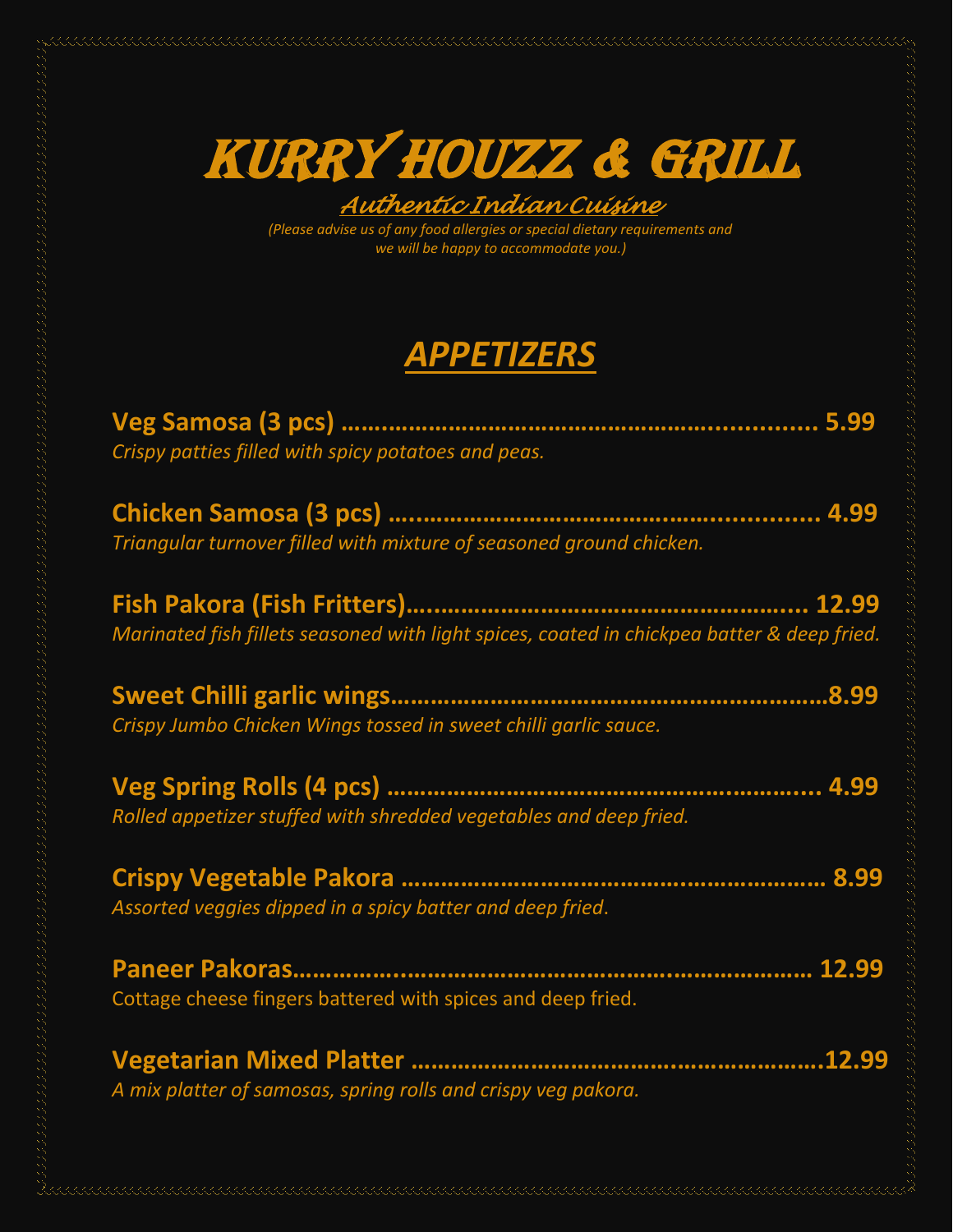## *TANDOORI SIZZLERS*

**Tandoori Chicken Half ………….………………………………………….....13.99** *Chicken marinated with authentic Indian spices and grilled in our tandoor clay oven to perfection.*

**Tandoori Chicken Full …………………………………………………….......25.99** *Chicken marinated with authentic Indian spices and grilled in our tandoor clay oven to perfection.*

**Chicken Tikka ……………………………………………………………………… 14.99** *Boneless chicken marinated with tandoori spices and grilled to perfection.*

**Murg Malai Tikka …………………………....................................... 14.99** *Boneless chicken breast pieces cooked in a creamy marination lightly spiced and grilled to perfection.*

**Chicken Boti kabab …………………….……………………………............ 14.99** *Boneless chicken breast pieces marinated in chilies, garlic, ginger, spices and grilled to perfection.*

**Lamb Kabab ……………………………………………............................. 14.99**  *Two skewers of minced lamb meat mixed with spices grilled to perfection.*

**Chicken Kabab ………………………………………………….................... 13.99** *Two skewers of Minced Chicken mixed with spices and grilled to perfection.*

**Tandoori Prawn ………………….……………………………………........... 16.99** *Jumbo shrimps marinated in tandoori spices and grilled to perfection.*

**Mixed Grill Platter ………………………………………………….............. 26.99**  *A mix platter of Lamb kabab, Chicken kabab, Chicken Tikka, Tandoori chicken, and Jumbo Tandoori Shrimps.*

**Paneer Tikka ………………………………..…………….......................... 14.99** *Cottage cheese cubes marinated in tandoori sauce and grilled to perfection.*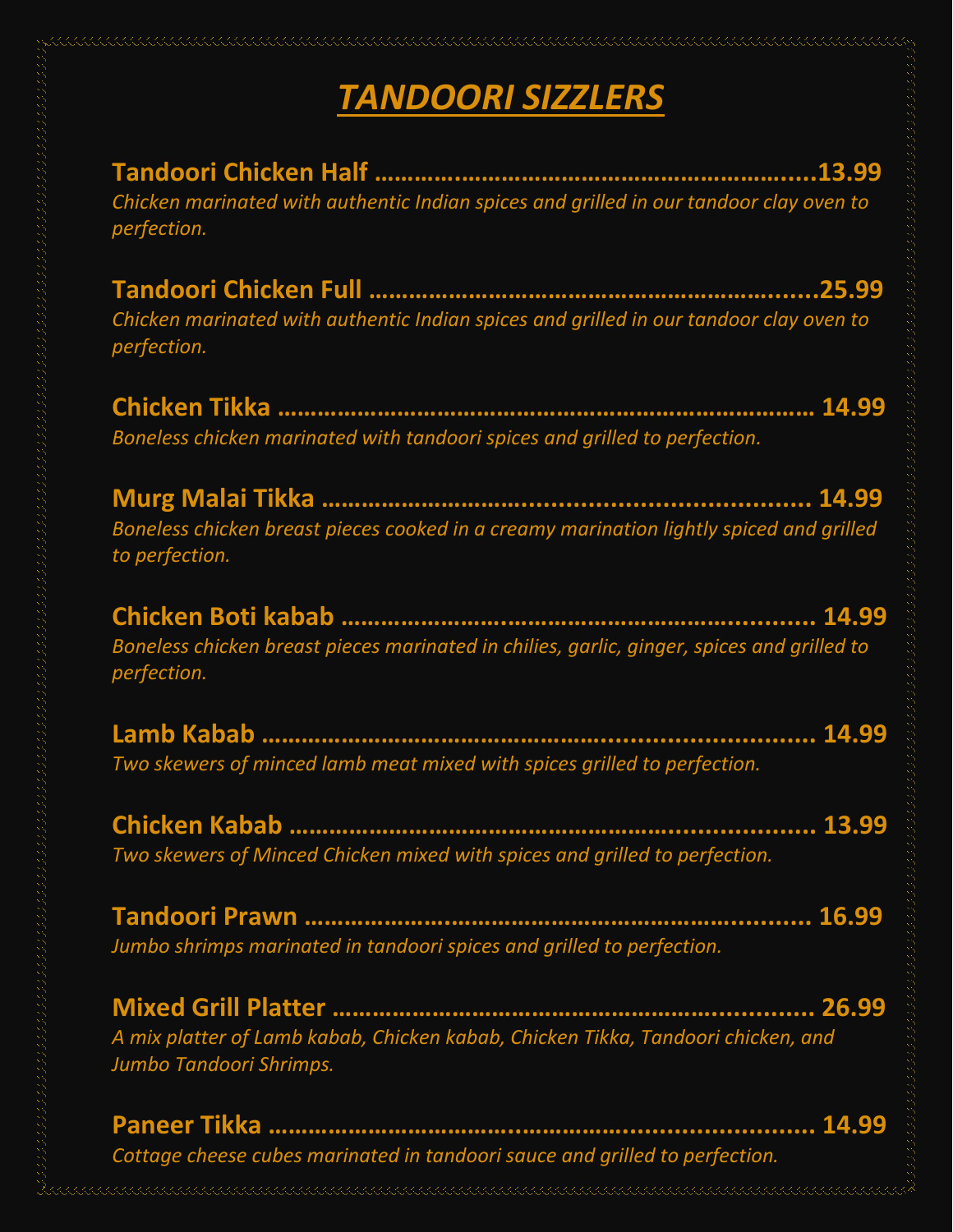# *CHILLIES FROM THE WOK (HAKKA STYLE)*

#### **VEGETARIAN**

| Stir fried noodles with vegetables, tossed in schezwan style sauce.                                            |  |
|----------------------------------------------------------------------------------------------------------------|--|
| Marinated cottage cheese pieces fried and sautéed with bell pepper, onion in soya,<br>chilly and pepper sauce. |  |
| Battered fried paneer cheese sautéed with bell pepper, onion in manchurian sauce.                              |  |
| Vegetable balls sautéed with ginger, garlic, bell pepper, onion with manchurian sauce.                         |  |
| Stir fried mushrooms cooked with sautéed onion and bell peppers, tossed in soya and<br>chilli garlic sauce.    |  |
| Basmati rice stir fried with vegetables, tossed in schezwan style sauce.                                       |  |
| <b>NON-VEGETARIAN</b>                                                                                          |  |
|                                                                                                                |  |

*Marinated Boneless chicken fried and sautéed with bell pepper, onion in soya, chilly and pepper sauce.* 

**Chilly Fish …………………………………………………………………........... 13.99** *Marinated fish fried and sautéed with bell pepper, onion in soya, chilly and pepper sauce.*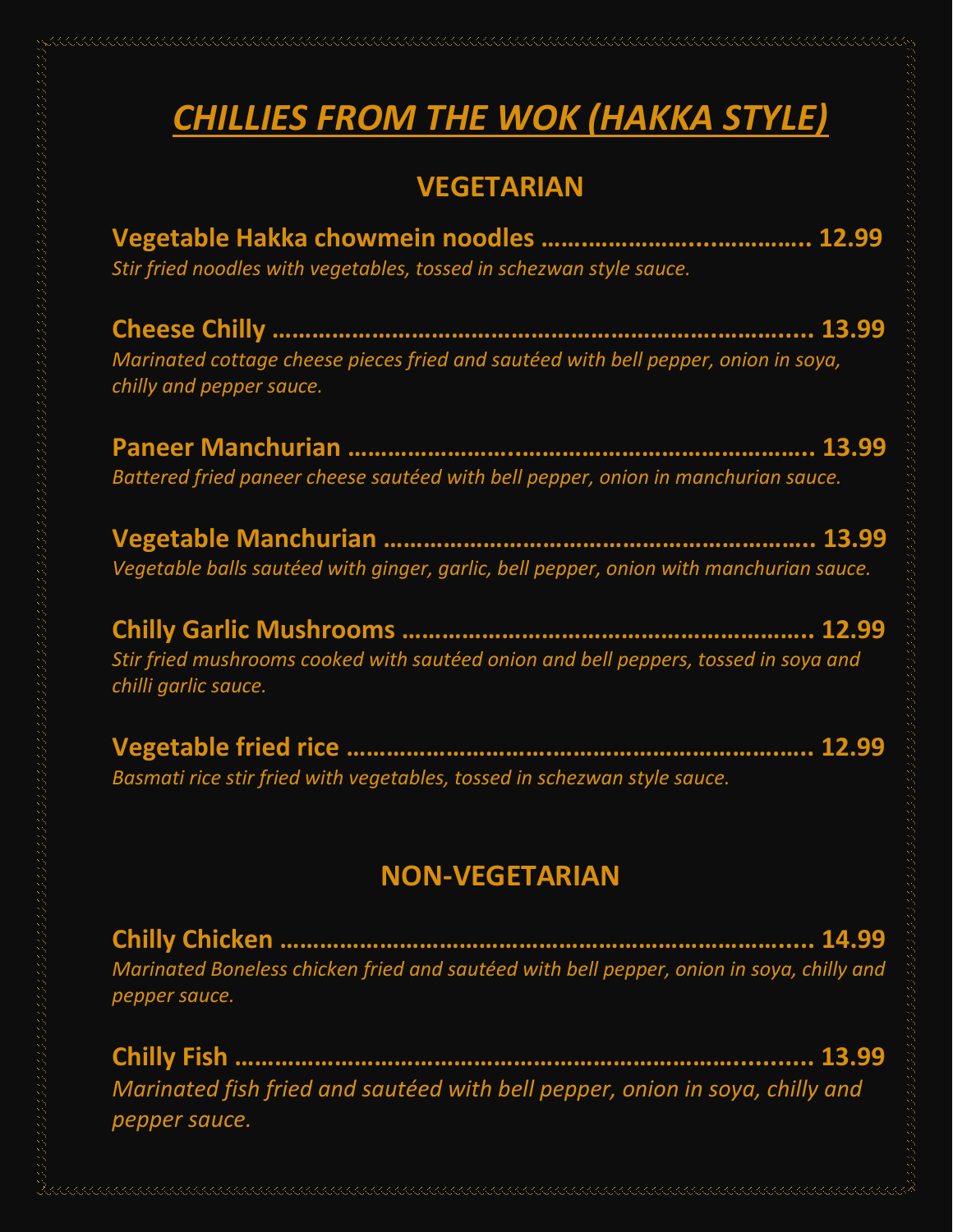| Marinated Jumbo Shrimps sautéed with bell pepper, onion in soya, chilly and pepper<br>sauce.        |
|-----------------------------------------------------------------------------------------------------|
| Marinated boneless chicken pieces fried and sautéed with bell pepper, onion in<br>manchurian sauce. |
| Marinated fish fried and sautéed with bell pepper, onion in manchurian sauce.                       |
| Marinated Jumbo Shrimps sautéed with bell pepper, onion in manchurian sauce.                        |
| Stir fried noodles with chicken & vegetables, tossed in schezwan style sauce.                       |
| Stir fried noodles with shrimp & vegetables, tossed in schezwan style sauce.                        |
| Basmati rice stir fried with chicken & vegetables, tossed in schezwan style sauce.                  |
| Basmati rice stir fried with shrimp & vegetables, tossed in schezwan style sauce.                   |
| <b>KURRY DISHES</b>                                                                                 |
| <b>VEGETARIAN</b>                                                                                   |
|                                                                                                     |
| Chickpeas cooked in onion tomato gravy & house spices.                                              |

**Aaloo Channa Curry …………………………………………………..….……. 13.99** *Chickpeas and potatoes cooked with onions tomato gravy and house spices.*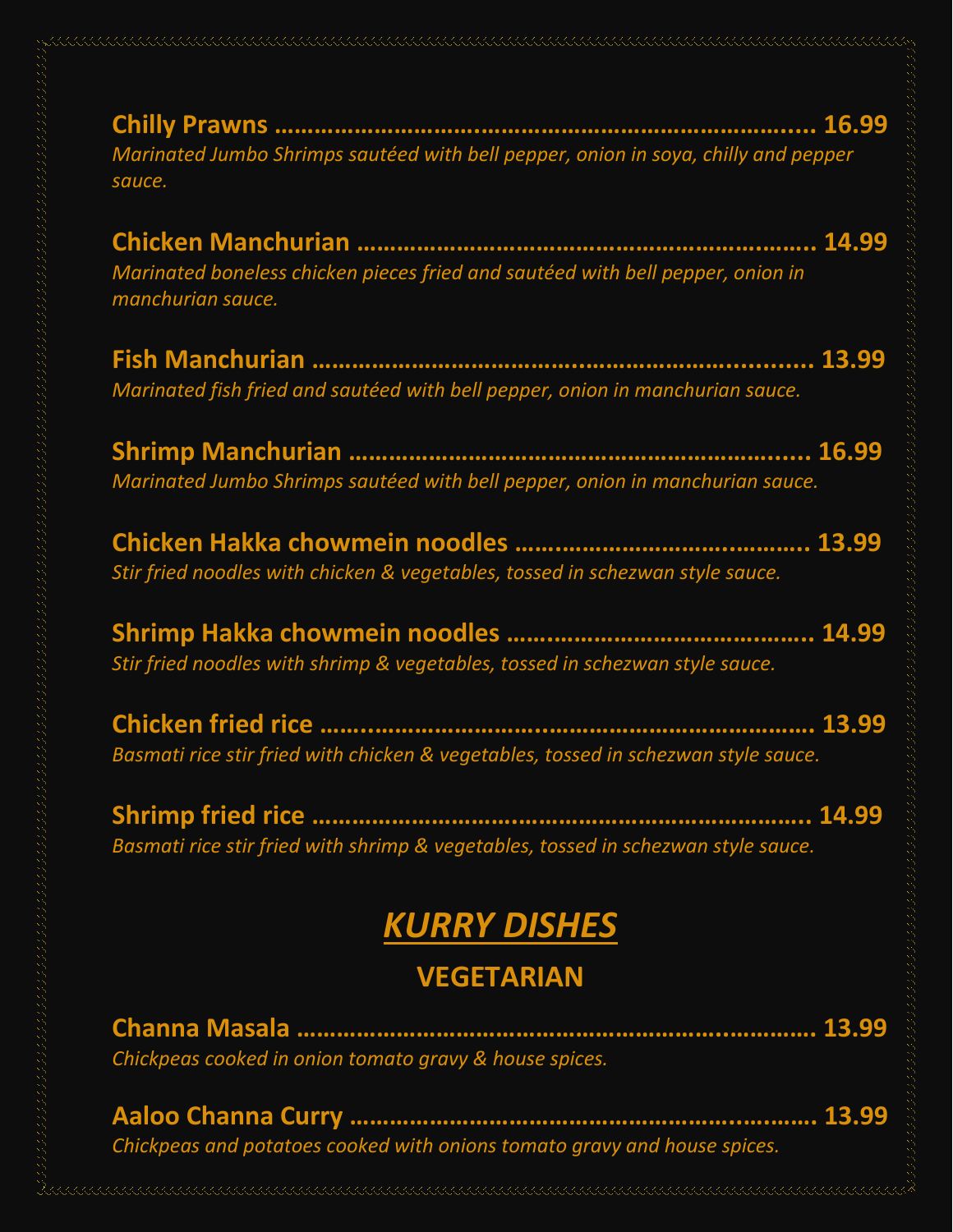| Yellow lentils tempered with cumin, onions, tomatoes and house spices.           |
|----------------------------------------------------------------------------------|
| Mixed lentils cooked with onions, tomatoes, house spices and cream               |
| Cauliflower and potatoes chunks cooked and seasoned with house spices.           |
| Potatoes and green peas cooked in a delicious curry sauce with herbs and spices. |
| Mixed vegetables cooked and seasoned with house spices.                          |
| Okra is cooked with sautéed onions and house spices.                             |
| Spinach and potatoes cooked in onions, tomatoes & house spices.                  |
| Button mushrooms cooked with sautéed onions and delicious masala sauce.          |
| Sautéed mushrooms & green peas slowly cooked in an aromatic masala.              |
| Cottage cheese tossed with bell pepper and onion, cooked in spicy kadai gravy.   |
| Spinach and cottage cheese pieces cooked in onions, tomatoes & house spices.     |
| Cottage cheese pieces cooked in creamy tomatoes & cashew gravy.                  |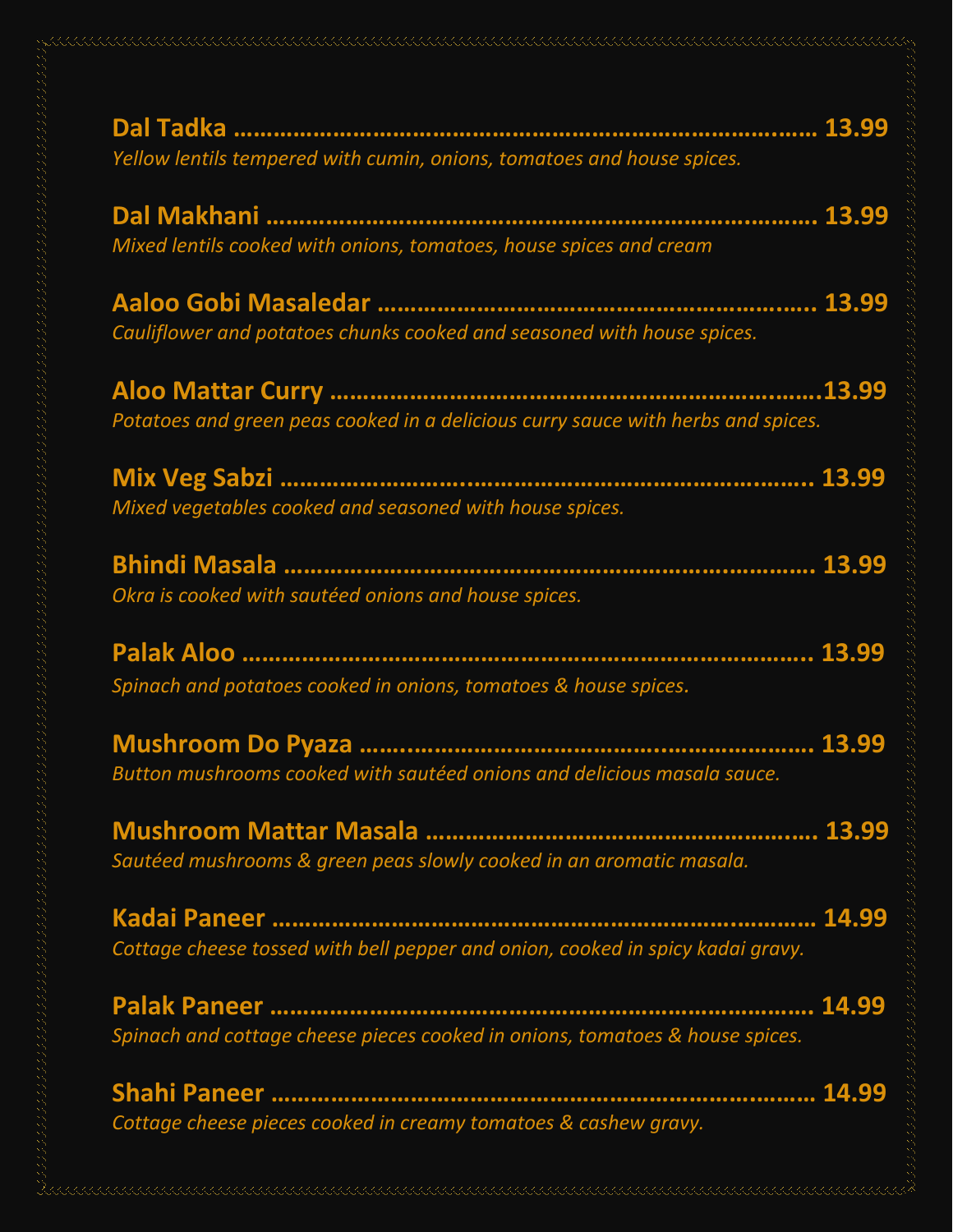| Deep-fried cheese and veggie dumplings in rich creamy tomato and cashew gravy.                                    |  |
|-------------------------------------------------------------------------------------------------------------------|--|
| Cottage cheese and green peas cooked in curry sauce.                                                              |  |
| Stir fry paneer cheese cooked in a delightful spicy masala sauce tossed with bell<br>peppers, onion and tomatoes. |  |
| Mix vegetable prepared in creamy tomato and cashew gravy.                                                         |  |
| <b>CHICKEN</b>                                                                                                    |  |
| Boneless chicken cubes cooked in Curry Sauce.                                                                     |  |
| Boneless chunks of Chicken simmered with creamy and tomato sauce.                                                 |  |
| Chicken Tikka cooked in tomato & creamy sauce with bell peppers and onions.                                       |  |
| Boneless Chicken cooked with spinach and spices.                                                                  |  |
| Boneless Chicken tossed with bell pepper and onion, cooked in a spicy kadai gravy.                                |  |
| Chicken cubes cooked in hot and spicy vindaloo curry.                                                             |  |
| Chicken cubes cooked in coconut curry.                                                                            |  |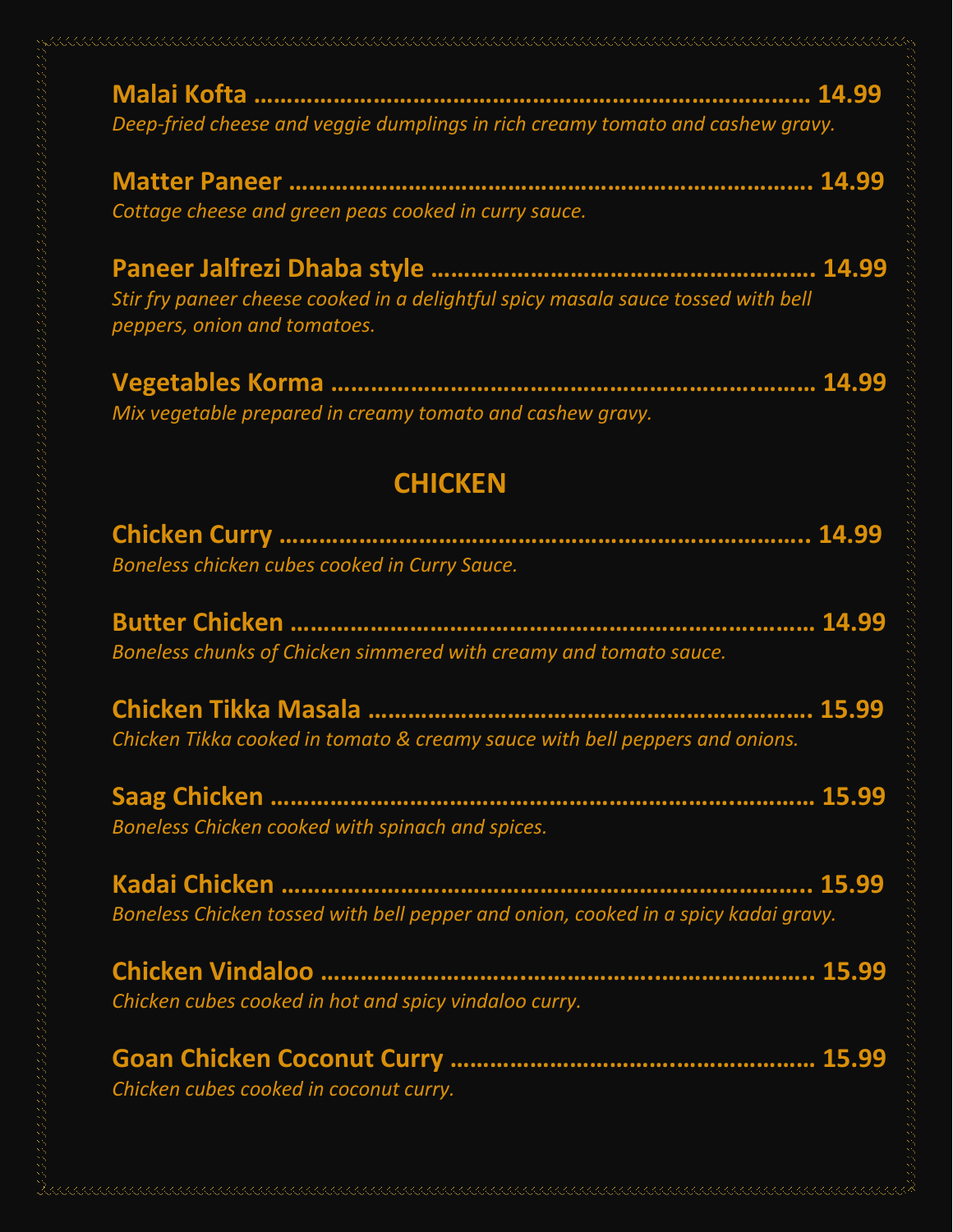| Boneless chicken cubes cooked in hot and spicy Madras curry.                                                          |
|-----------------------------------------------------------------------------------------------------------------------|
| Boneless chicken cooked in a flavourful spicy masala sauce tossed with stir fry onions,<br>bell peppers and tomatoes. |
| Boneless Chicken cooked in creamy tomato and cashew gravy.                                                            |
| <b>LAMB</b>                                                                                                           |
| Boneless lamb meat cooked in curry sauce.                                                                             |
| Boneless lamb cooked in a thick masala curry herbs and spices.                                                        |
| Lamb cubes cooked in aromatic hot madras curry.                                                                       |
| Lamb cubes cooked in hot and spicy vindaloo curry.                                                                    |
| Boneless lamb dish packed with flavour, slow cooked in rich and spicy tomato base<br>gravy.                           |
| Boneless lamb cooked with fresh spinach, tomato, ginger, garlic, cream and herbs.                                     |
| Boneless lamb prepared in creamy tomato and cashew gravy.                                                             |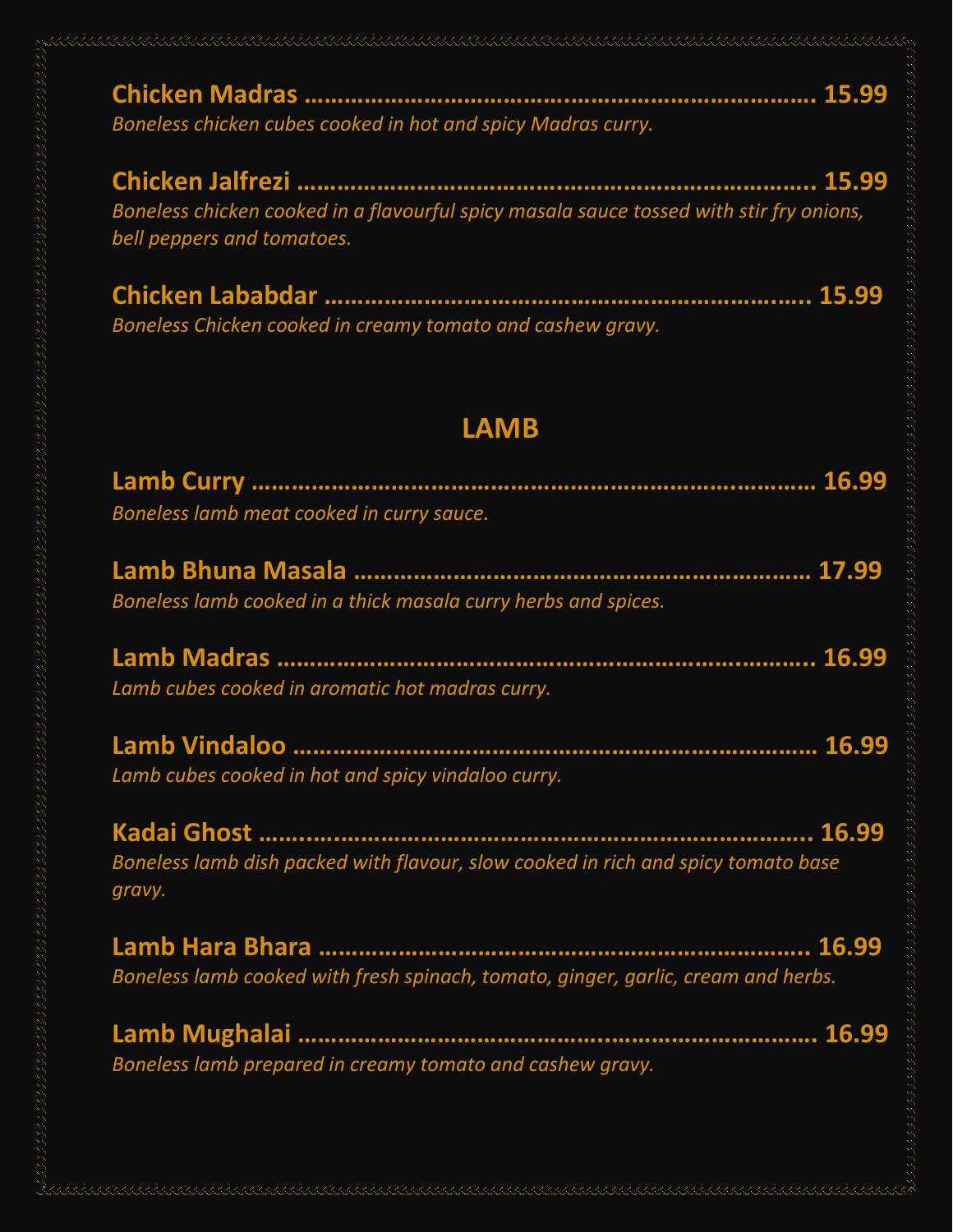### **FROM THE SEA**

| Jumbo prawns tossed in bell pepper, onions and cooked in delicious thick masala gravy. |
|----------------------------------------------------------------------------------------|
| Shrimps cooked and simmered with herbs and coconut curry sauce.                        |
| Shrimp tikka cooked in tomato & creamy base sauce with bell peppers and onions.        |
| Jumbo prawns cooked in hot and spicy vindaloo curry.                                   |
| Fish fillets simmered with herbs and delicious thick masala curry sauce.               |
| Fish fillets cooked and simmered with herbs and coconut curry sauce.                   |
| <b>FRESHLY BAKED BREADS</b>                                                            |
| Delicious flat bread made from whole wheat flour.                                      |
| White flat bread baked in tandoor oven.                                                |
| Naan bread flavoured with garlic, baked in tandoor oven.                               |
| Naan bread sprinkled with sesame seeds, baked in tandoor oven.                         |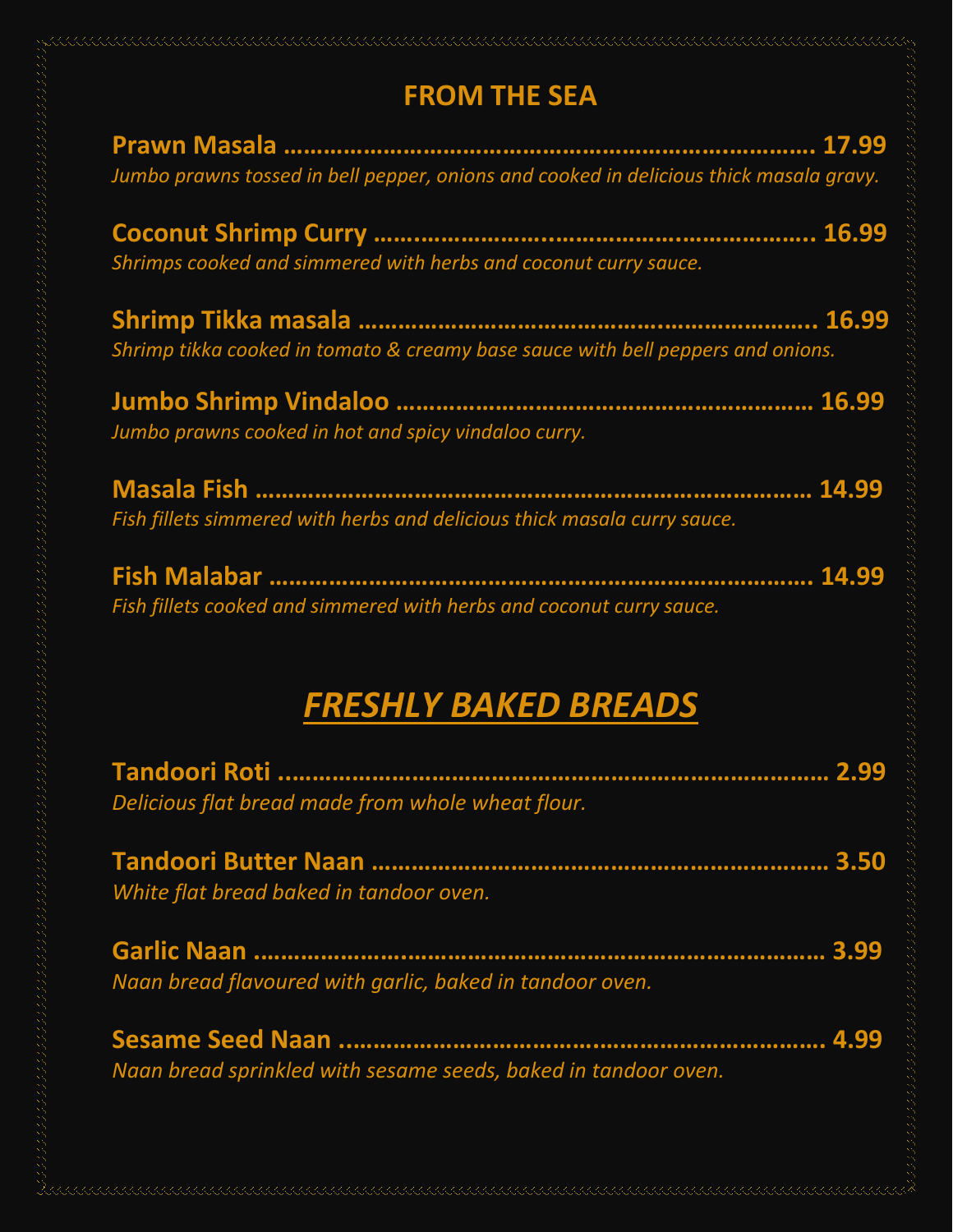| Naan bread stuffed with cheese, baked in tandoor oven. |  |
|--------------------------------------------------------|--|

**Potato Naan .……………………….……………………………………………….. 5.99** *Naan bread with seasoned potato stuffing, baked in tandoor oven.*

# *RICE DELICACIES*

| Aromatic plain basmati rice flavoured with cumin.                                            |
|----------------------------------------------------------------------------------------------|
| Aromatic basmati rice cooked with turmeric and green peas and lightly seasoned.              |
| Aromatic basmati rice cooked with stir fry mushrooms and green peas and lightly<br>seasoned. |
| Basmati rice cooked with vegetables, seasoned with Indian spices.                            |
| Basmati rice cooked with chicken, seasoned with Indian spices.                               |
| Basmati rice cooked with lamb, seasoned with Indian spices.                                  |
| Basmati rice cooked with shrimp, seasoned with Indian spices.                                |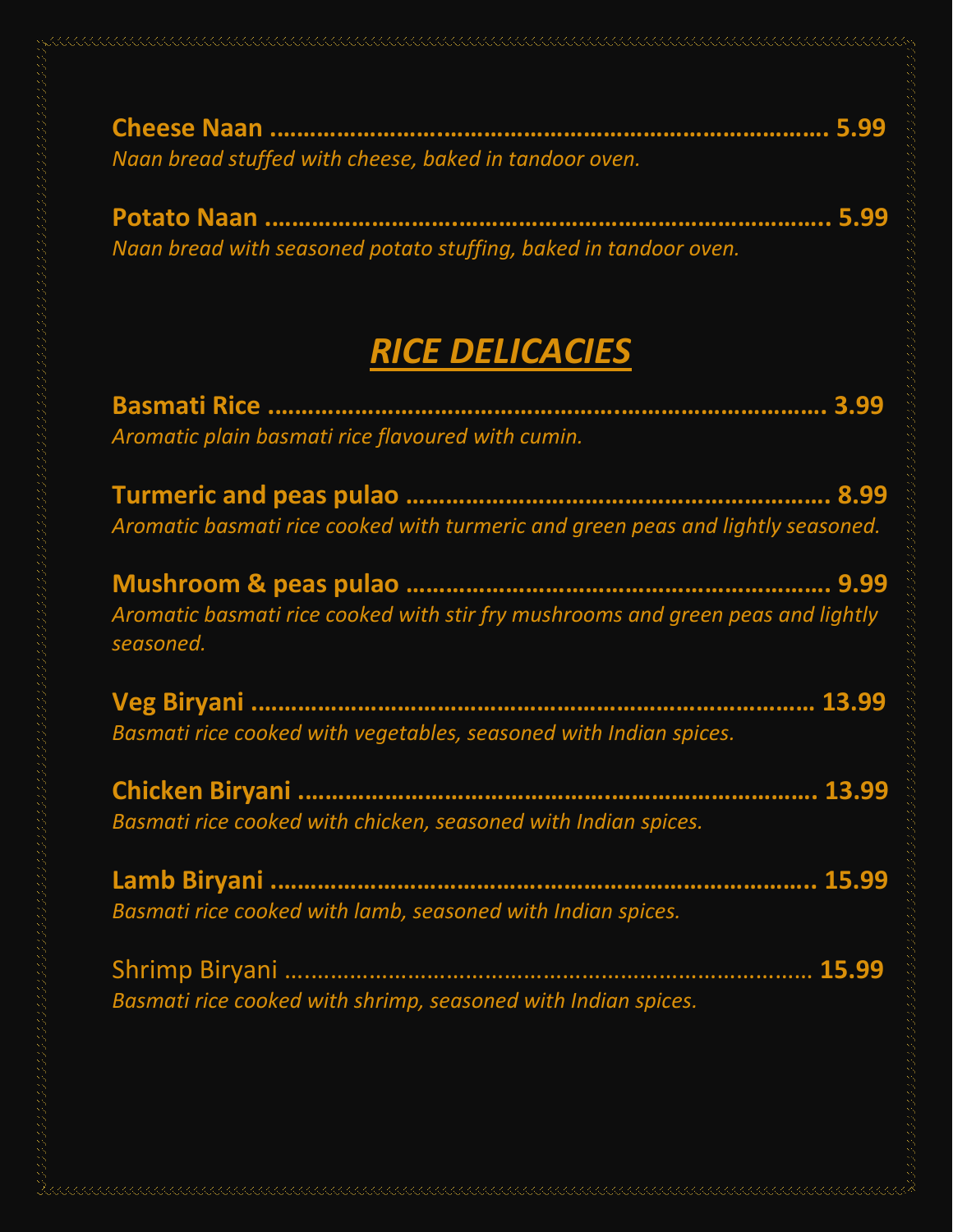# *ON THE GO ROLLS*

**Chicken Tikka Roll ….………………………….………………..……………… 13.99**  *Chicken tikka pieces wrapped in naan bread with garlic sauce, lettuce, cucumber and onions.*

**Chicken Kabab Roll .………………………………..…..……………………… 13.99** *Chicken kabab wrapped in naan bread with garlic sauce, lettuce, cucumber and onions.*

**Lamb Kabab Roll ….……………………..……..………………………………. 13.99** *Lamb kabab wrapped in naan bread with garlic sauce, lettuce, cucumber and onions.*

**Shrimp Tikka Roll ………………………..………………….……………….…. 14.99** *Jumbo Shrimp tikka wrapped in naan bread garlic sauce, lettuce, cucumber, and onions.*

**Paneer Tikka Roll ….………………………………..…………..……………… 13.99**  Paneer (cottage cheese) tikka wrapped in naan bread with garlic sauce, lettuce, cucumber, and onions.

### *ACCOMPANIMENTS*

| Cucumber, tomatoes, lettuce& onions salad topped with grilled chicken served with<br>salad dressing. |  |
|------------------------------------------------------------------------------------------------------|--|
| Cucumber, red onions, tomatoes & lettuce topped with salad dressing.                                 |  |
| French fries seasoned with our spices.                                                               |  |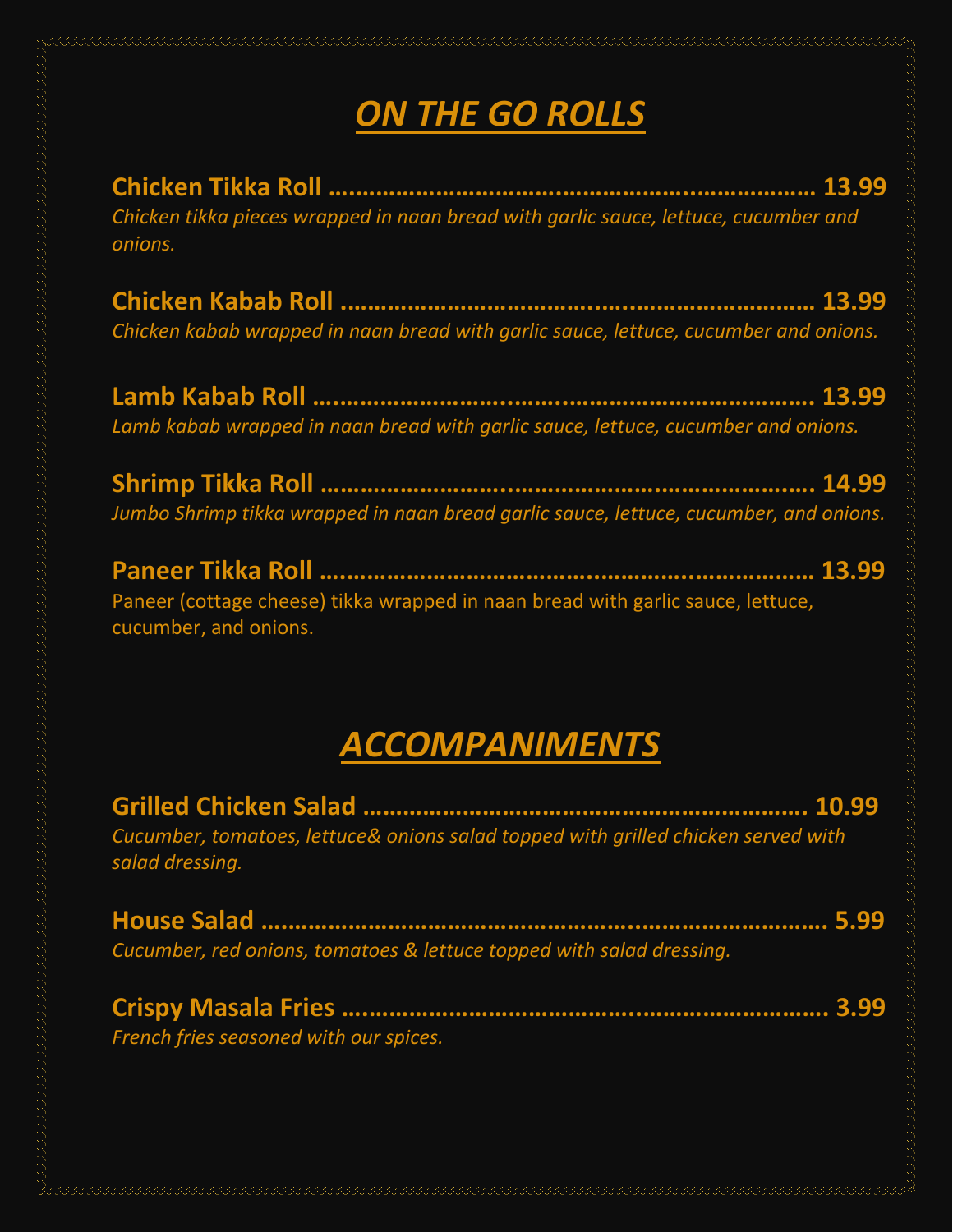| A light snack of crispy lentil cracker, 2pcs. |  |
|-----------------------------------------------|--|

**Raita ….…………………………………….……………….…………………………. 3.99** *Homemade yogurt dip prepared with roasted cumin and mildly seasoned.*

| Mixed variety of Indian pickle. |  |
|---------------------------------|--|

**Hot Chilli Garlic Sauce/ Mango Chutney / Mint Sauce ….….……. 1.50** *Homemade variety of sauces.*

### *DESSERTS*

| Homemade Cottage cheese patties soaked in sweet, flavored milk. |  |
|-----------------------------------------------------------------|--|
|                                                                 |  |
| Whole milk dumplings deep fried and soaked in sweet rose syrup. |  |
|                                                                 |  |

*Rich carrot pudding garnished with almonds.*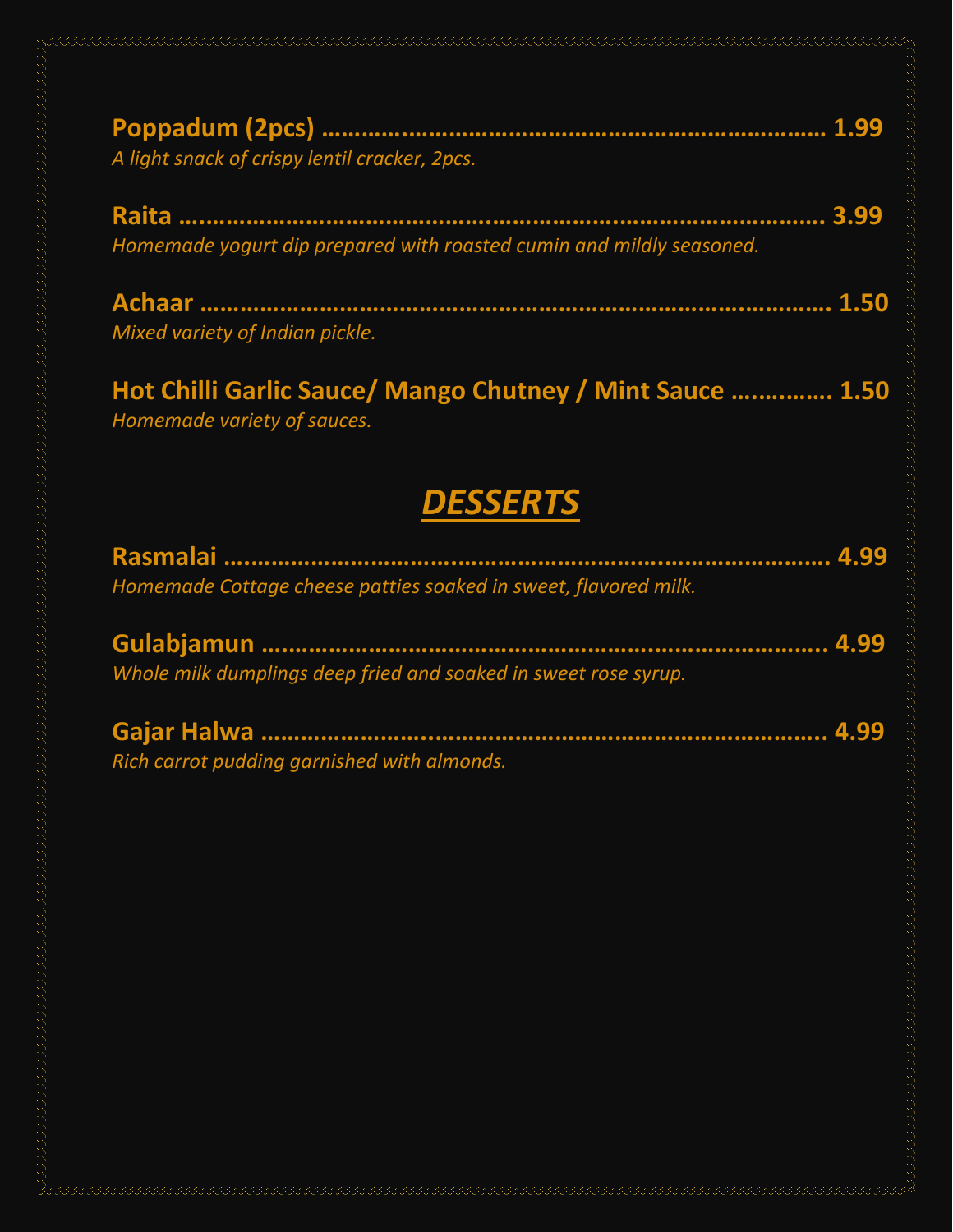### *Take Out Only.*

**Combo Meal for two…………………………………………………………….31.99** *Includes 1 appetizer, 2 curries, rice, and freshly baked regular naan bread*

#### *Choose 1 appetizer:*

- ❖ *Jumbo chicken wings tossed in sweet, chili garlic sauce-5 pcs*
- ❖ *Vegetable samosa- 4 pcs*
- ❖ *Chicken samosa- 4 pcs*
- ❖ *Vegetable pakora- 8 pcs*

#### *Choose 2 curries:*

- ❖ *Channa Masala*
- ❖ *Daal Makhani*
- ❖ *Aloo Gobi*
- ❖ *Daal Tadka*
- ❖ *Butter Chicken + \$1.00*
- ❖ *Chicken Curry +\$1.00*
- ❖ *Lamb Curry +\$2.00*

#### **Combo Meal for One…………………………………………………………….13.99** *Includes 2 curries, rice and 2 pcs of our freshly baked regular naan bread*

#### *Choose 2 curries:*

- ❖ *Channa Masala*
- ❖ *Daal Makhani*
- ❖ *Aloo Gobi*
- ❖ *Daal Tadka*
- ❖ *Butter Chicken + \$0.50*
- ❖ *Chicken Curry +\$0.50*
- ❖ *Lamb Curry +\$1.00*

*Additional: small house salad +\$1.50 Additional: regular pop drink +\$1.50*